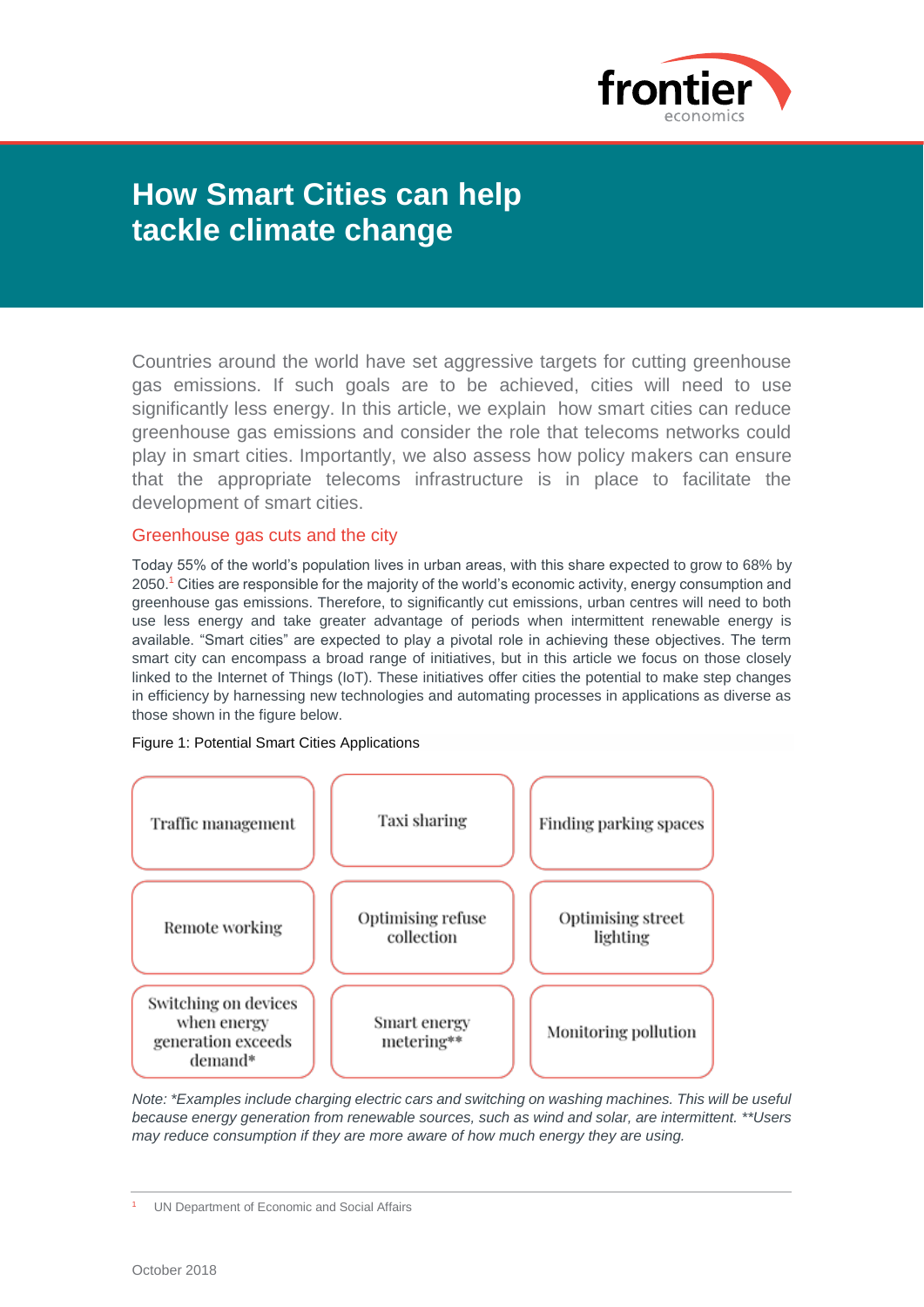While fully functioning smart cities may appear a distant dream, some urban centres are already starting to implement smart technologies. For example, in Singapore, which is often ranked as the best-performing global smart city, improvements in mobility are already coming through. First piloted in 2015, Beeline is an application for crowdsourced bus services. It works by the government sharing anonymised data with privately run bus operators to suggest new routes which are determined by community demand. This leads to more efficient public transport and helps to reduce private car usage.

# The role of telecoms in smart cities

Many of the methods for reducing greenhouse gas emissions in smart cities rely on sensors either to record and relay real time consumption information or to detect the activities of residents. To be effective, many of these sensors need to be connected back to a central processing system to allow for data analysis and process automation. Fixed and mobile telecommunications networks are ideally suited for a lot of these tasks. For many of the possible use cases, relying on telecoms networks for connectivity will likely be cheaper than building bespoke networks from scratch<sup>2</sup>.

In this article, we focus on the role of mobile networks in supporting the development of smart cities. Existing mobile networks can already support many IoT applications with minimal enhancements. For example, a modified version of  $4G<sup>3</sup>$  can support many IoT applications using narrowband IoT (NB-IoT). However, at some point, smart cities will exhaust the capabilities of 4G networks. This is where the next generation mobile technology (5G) comes in, which will offer the following improvements over 4G networks (amongst others)<sup>4</sup>:

- Significant improvements in capacity and speeds
- An ability to support a greater number of connected devices (including IoT devices), which should help drive down the cost of sensors due to economies of scale
- An extension in the battery life of sensors, thanks to lower power requirements
- Greater reliability<sup>5</sup>
- Quicker response times (referred to as "lower latency") $6$
- The ability to offer virtual "Network Slicing", meaning that operators can offer different levels of quality of service to different users<sup>7</sup>
- Reduced energy consumption for the mobile network

Therefore, to maximise the reduction in greenhouse gas emissions that can be achieved by smart cities, policymakers will need to facilitate the timely roll-out of 5G.

- <sup>5</sup> The ITU defines reliability as "the probability that an item can perform a required function under stated conditions for a given time interval".
- <sup>6</sup> Latency refers to the time interval (delay) between transmission and receipt of data. Latency is very important for use cases that require quick response sites. As an example, autonomous cars will require very low latency. Autonomous cars may be able to reduce greenhouse gas emissions by driving in a way that minimises traffic.

<sup>2</sup> It is possible that some of the possible use cases will rely on private networks.

<sup>3</sup> Mobile technologies are split into different generations. 1G networks provided a basic voice service with low capacity and low security. 2G networks significantly increased voice capacity of mobile networks while introducing additional applications – packet data and SMS. 3G networks offered significantly more capacity for packet data services with increased performance in terms of user bandwidth. 4G networks offered increased capacity and performance for packet data services.

Source: **ITU** 

<sup>7</sup> This will be important as different use cases will have quite different needs for quality of service. For example, only some use cases will be require very low latency and high reliability.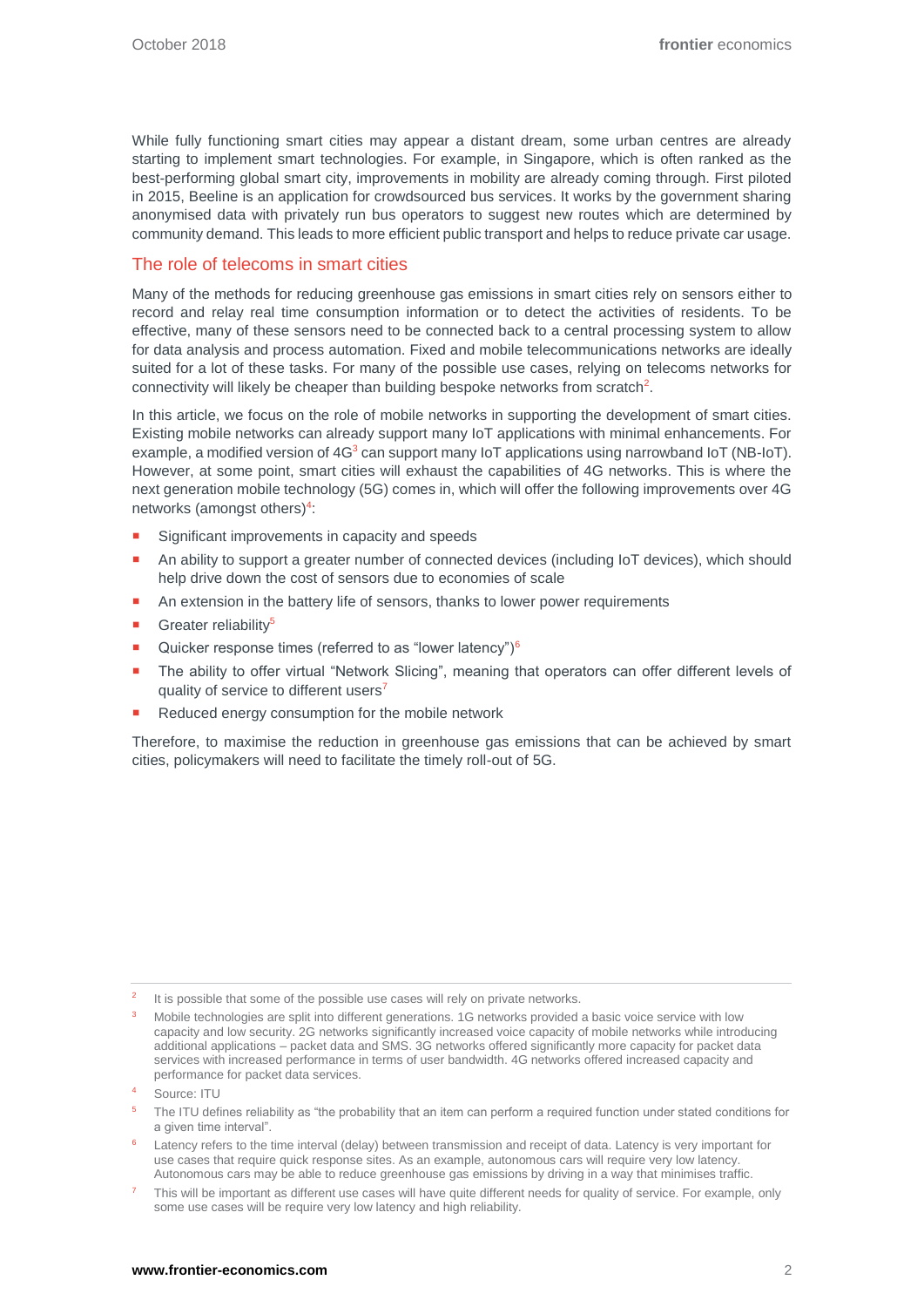# The future of Fibre and 5G

Mobile operators are used to having to continuously invest in upgrading their networks, because they are keen to get ahead of their competitors. Operators are likely to have a strong commercial incentive to provide extensive outdoor coverage for 5G in cities due to the high density of connections. However, in order to do so, they will need access to additional spectrum and the use of fixed telecommunications infrastructure.

These are both areas where policymakers have a role to play. They will need to ensure the timely provision of appropriate spectrum, either by auctioning new spectrum for mobile services or allowing mobile operators to re-farm existing spectrum.

Access to fibre will be fundamental to 5G. Mobile operators will need sufficient bandwidth to connect all their various sites to their networks, so policymakers will have to put in place a regulatory framework that provides operators with the necessary access to fibre. This is likely to entail effective access to ducts, poles, dark fibre and/or active fibre leased lines.

## Not so smart – potential gaps in coverage

The full potential of smart cities is likely to be achieved only if there is widespread indoor and outdoor coverage of 5G in those cities. While operators may have sound incentives to provide extensive outdoor 5G coverage in cities, three potential gaps in their services stand out, absent further policy intervention.

- *Coverage along transport routes:* To date, mobile coverage has often been poor along transport routes. This may be because of significant physical constraints on the equipment that can be installed and restrictions on site access for safety reasons. Smart cities rely heavily on the efficient use of transport. Therefore, unless coverage along transport routes is improved, use cases that could reduce greenhouse gas emissions, such as optimising traffic flows may not be feasible. To reduce greenhouse gas emissions in cities, improvements in coverage on transport routes outside of urban areas will also be needed, so that people can control IoT devices in their home regardless of where they are.
- *Extensive indoor coverage:* Mobile operators have typically provided indoor coverage by relying on outdoor signals to penetrate buildings. This "outside-in" approach is possible for lower frequency spectrum. But high capacity, high performance networks will require the use of higher frequency spectrum. An "outside-in" model may not be fit for this purpose in the case of large buildings and those made of certain materials. This may limit certain IoT applications, such as switching heating elements on and off, as these are typically installed in the centre of buildings, which may not have coverage. As a result, network equipment will have to be installed inside buildings to ensure mobile coverage. But, as with major transport routes, there might not be enough space to accommodate all the equipment of multiple operators. In addition, operators need to reach agreements with landlords, so they can access property to deploy their networks.
- *New use cases:* 5G has the potential to support a number of new use cases. However, even where there is likely to be strong demand from a particular vertical use case, such as industrial automation or autonomous vehicles, operators may not have a strong incentive to invest because of asymmetric information. This is likely to be an issue where significant upfront investment is required and the operator will recoup their costs only if there is sufficient demand. In this instance, the vertical user has an incentive to exaggerate the particular business case knowing that the network operator, once they have invested in the necessary infrastructure, will share a significant part of the downside risk. Realising this, the operator will discount the business cases presented to them unless it is supported by independent analysis.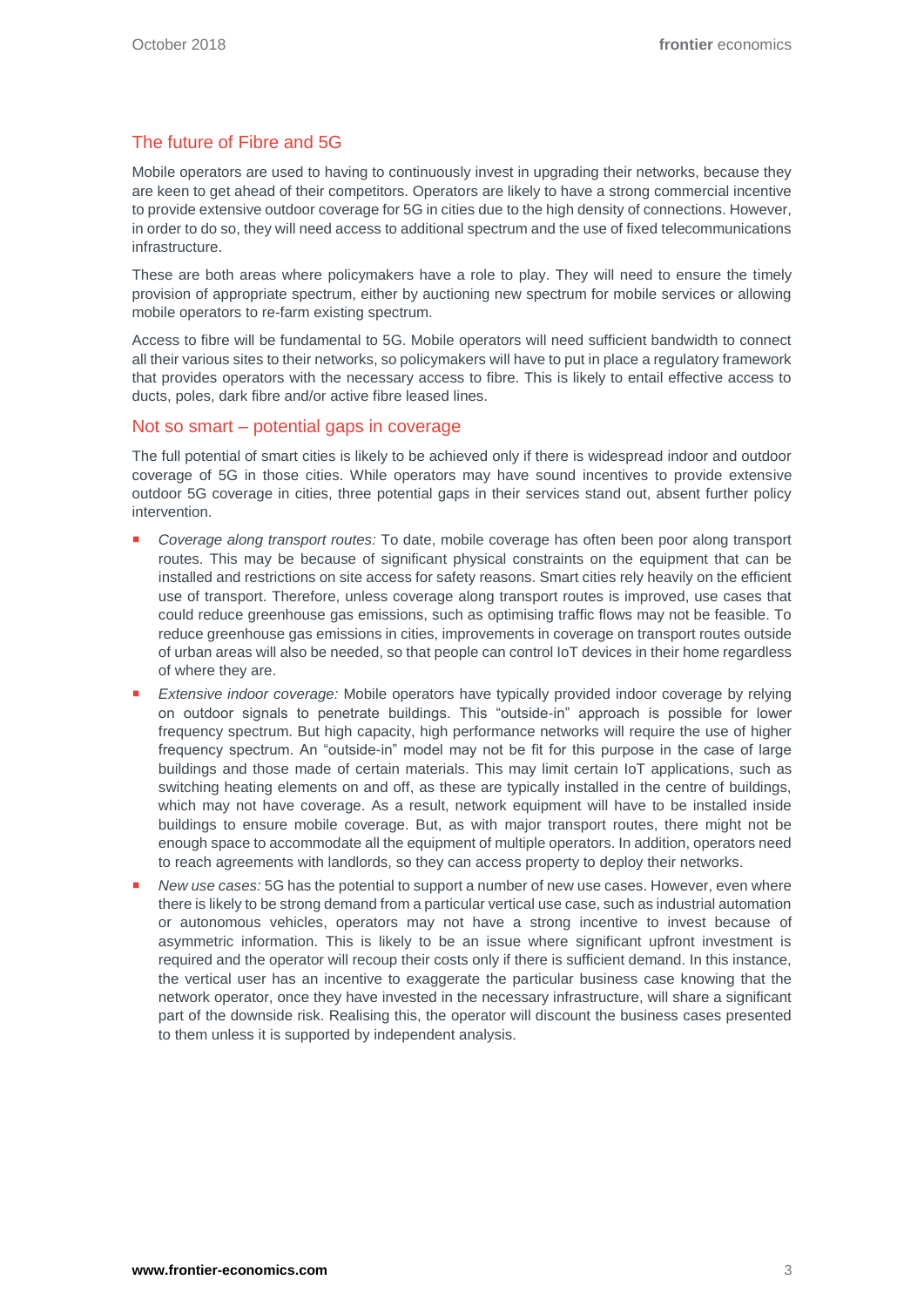The following table shows the extent to which different gaps in coverage may affect possible smart city applications.

| <b>Application</b>                                        | Will possible coverage gaps be an issue?                                                                                                                                                                                                                                                                                                                                |
|-----------------------------------------------------------|-------------------------------------------------------------------------------------------------------------------------------------------------------------------------------------------------------------------------------------------------------------------------------------------------------------------------------------------------------------------------|
| Traffic management                                        | Gaps in coverage along transport routes<br>would be a problem.                                                                                                                                                                                                                                                                                                          |
|                                                           | Autonomous vehicles will require very<br>high quality of service (in terms of<br>coverage, reliability and reaction times <sup>8</sup> ).<br>so there could an issue with operators<br>being reluctant to invest in a new use<br>case. Consistent standards will be needed<br>to ensure that autonomous vehicles<br>function across different regions and<br>countries. |
| Finding parking spaces                                    | Gaps in coverage along transport routes<br>would be a problem                                                                                                                                                                                                                                                                                                           |
| Optimising refuse collection                              |                                                                                                                                                                                                                                                                                                                                                                         |
| Optimising street lighting                                |                                                                                                                                                                                                                                                                                                                                                                         |
| Pollution monitoring                                      |                                                                                                                                                                                                                                                                                                                                                                         |
| Taxi sharing                                              |                                                                                                                                                                                                                                                                                                                                                                         |
| Remote working                                            | Gaps in coverage inside buildings would<br>be an issue. Fixed broadband networks<br>may represent an alternative in some<br>instances, especially in more developed<br>countries where fixed broadband<br>networks are more ubiquitous.                                                                                                                                 |
| Switching on devices when energy<br>demand exceeds demand |                                                                                                                                                                                                                                                                                                                                                                         |
| Smart energy metering                                     |                                                                                                                                                                                                                                                                                                                                                                         |

### Figure 2: Impact of possible coverage gaps on smart city applications

#### *Source: Frontier <sup>8</sup>*

### What policymakers need to do

In general, competing networks should support the delivery of the 5G infrastructure necessary to underpin a wide range of applications and use cases, including those related to the development of smart cities.

However, to help fill potential gaps in 5G provision needed for smart cities to fully develop, some policy intervention is likely to be required. In cities, where operators are most likely to densify their networks, sites suitable for hosting 5G infrastructure – probably small cells - will be at a premium. This raises access issues. It could also be a costly exercise to deploy multiple networks. A so called 'neutral host' type model could be deployed to help fill gaps in 5G coverage without undermining the overall dynamics of competing national network operators. This could call for some policy intervention.

Policymakers can also play a role in ensuring that the public sector is an early adopter of 5G. This will spur the proliferation of use cases and generate economies of scope in the use of 5G.

<sup>8</sup> To achieve very quick reaction times, autonomous cars may have to rely on edge computing, which means that data will not have to travel as far before being processed. In contrast, having to transmit data to and from a cloud may take too long.